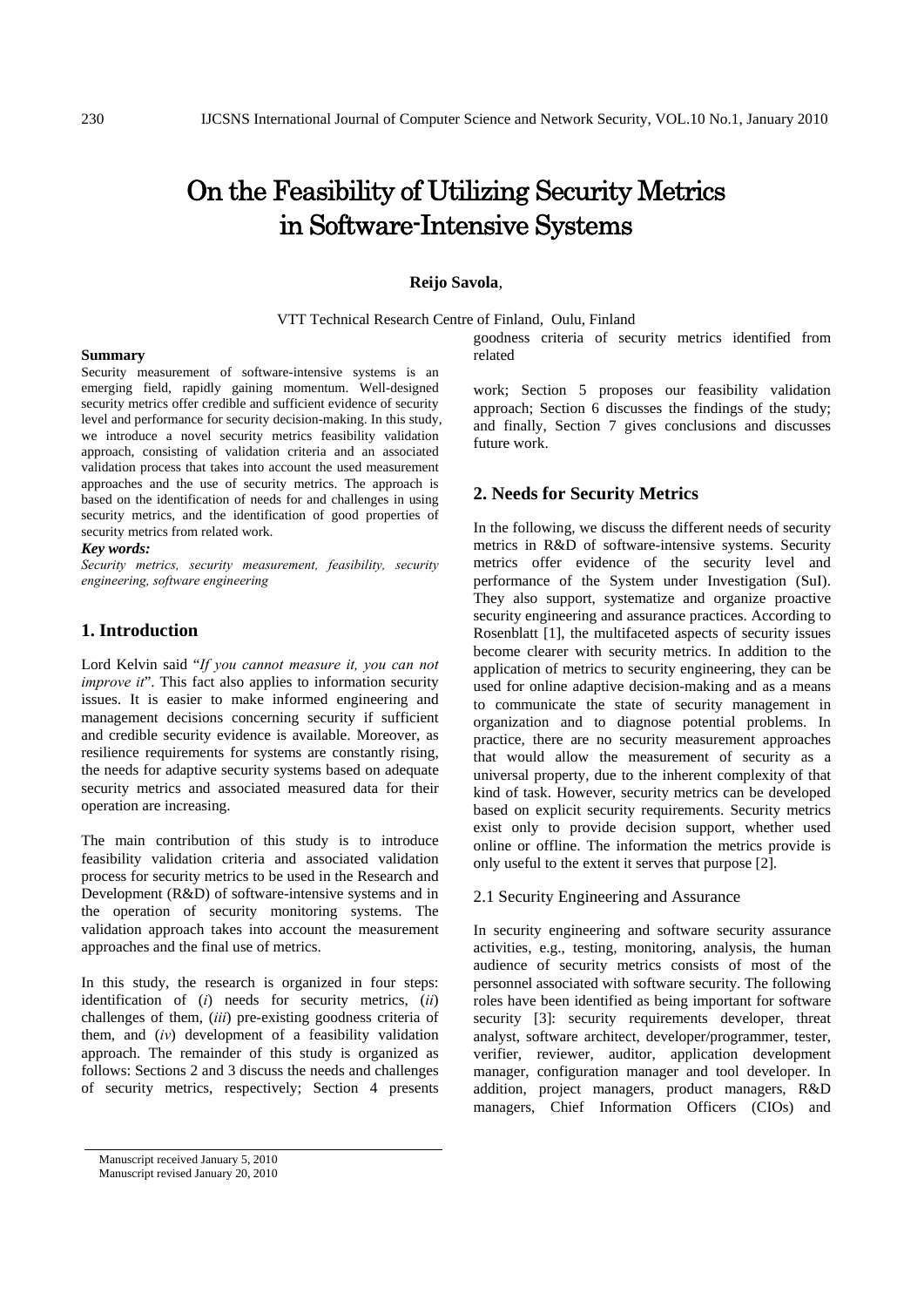executive managers belong to the group of stakeholders of software security issues.

According to Landwehr [4], there are three basic ways of providing assurance in a product: (*i*) quality of the people involved in development, (*ii*) quality of the development processes employed, and (*iii*) direct assessment of the product through analysis and testing. Security metrics concentrate mainly on (*ii*) and (*iii*). Security awareness metrics, qualification certificates and reputation information can be used in (*i*).

## 2.2 Online Security Monitoring and Management

Security metrics can be used for automatic and adaptive online security management in software-intensive systems. For example, a distributed messaging middleware carrying out adaptive security management using different configurations of security-enforcing mechanisms, and especially for authentication, authorization and availability management, is described in [5] and [6]. Adaptive automatic security management approaches can be seen as a step towards security-metrics-based *self-healing software*. Surveys of approaches to adaptive application security and adaptive middleware solutions can be found in [7]. The functionality of Intrusion Prevention and Detection Systems (IPS/IDS) also relies on specific security metrics.

## 2.3 Information Security Management

In the Information Security Management (ISM) activities of organizations, security metrics can be used for the following purposes [8]: communication of security level and performance to the management of the organization, help in driving performance improvement, measurement of the effectiveness of Information Technology (IT) controls, help in diagnosing security problems, effective decision-making support, increasing accountability, support for resource allocation, demonstration of the state of compliance, and facilitation of benchmark comparisons. The main stakeholders of ISM are CIO, Executive Managers and eventually all employees in the organization. Note that the viewpoint of this study is on security engineering and assurance.

## 2.4 Security Measurement Objectives

In security engineering, security correctness, security effectiveness and security efficiency can be seen as the main fundamental measurement objectives [9]. They can be defined in the following way [9]:

**Security correctness** denotes assurance that securityenforcing mechanisms have been correctly implemented in the SuI, and the system, its components, interfaces and the processed data meet the security requirements;

- **Security effectiveness** denotes assurance that the stated security requirements are met in the SuI, and the expectations for resiliency in the use environment are satisfied, while the SuI does not behave in any way other than what is intended; and
- **Security efficiency** denotes assurance that the adequate security quality has been achieved in the SuI, meeting the resource, time and cost constraints.

Security correctness can be seen as an objective for security quality and a *necessary but not sufficient* requirement for both "higher-level" measurement objectives – security effectiveness and security efficiency. If the system meets the technical security specification, we can say that it is correct.

| <b>Target</b><br><b>Audience</b>      | <b>Emphasis</b>                              | Specific Needs                                     |
|---------------------------------------|----------------------------------------------|----------------------------------------------------|
| Application<br>development<br>manager | Effectiveness,<br>efficiency                 | Security and<br>performance<br>requirements        |
| CIO                                   | Effectiveness,<br>efficiency                 | Security level and<br>costs                        |
| Configuration<br>manager              | Effectiveness                                | Effect of<br>configuration<br>changes on security  |
| Developer/<br>programmer              | Correctness,<br>efficiency                   | Secure coding                                      |
| Executive<br>manager                  | Effectiveness,<br>efficiency                 | Security level,<br>performance and<br>costs        |
| Project/<br>Product / R&D<br>manager  | Correctness,<br>effectiveness.<br>efficiency | Security level,<br>performance and<br>costs        |
| Reviewer/<br>auditor                  | Correctness,<br>effectiveness.<br>efficiency | Requirements,<br>associated standards              |
| Security<br>requirements<br>developer | Correctness,<br>effectiveness.<br>efficiency | Prioritization,<br>vulnerability<br>information    |
| Security tester                       | Correctness,<br>effectiveness.<br>efficiency | Threats,<br>vulnerabilities,<br>requirements       |
| Software<br>architect                 | Effectiveness,<br>efficiency                 | Comparison of<br>security-enforcing<br>mechanisms  |
| Tester in<br>general                  | Efficiency                                   | Performance<br>requirements                        |
| Threat analyst                        | Effectiveness                                | Threat impacts,<br>system exposure                 |
| Tool<br>developer                     | Correctness,<br>effectiveness,<br>efficiency | Actual security<br>levels, associated<br>standards |
| Verifier                              | Correctness                                  | Requirements                                       |

Table 1: Example of Needs for Security Metrics during Design Phases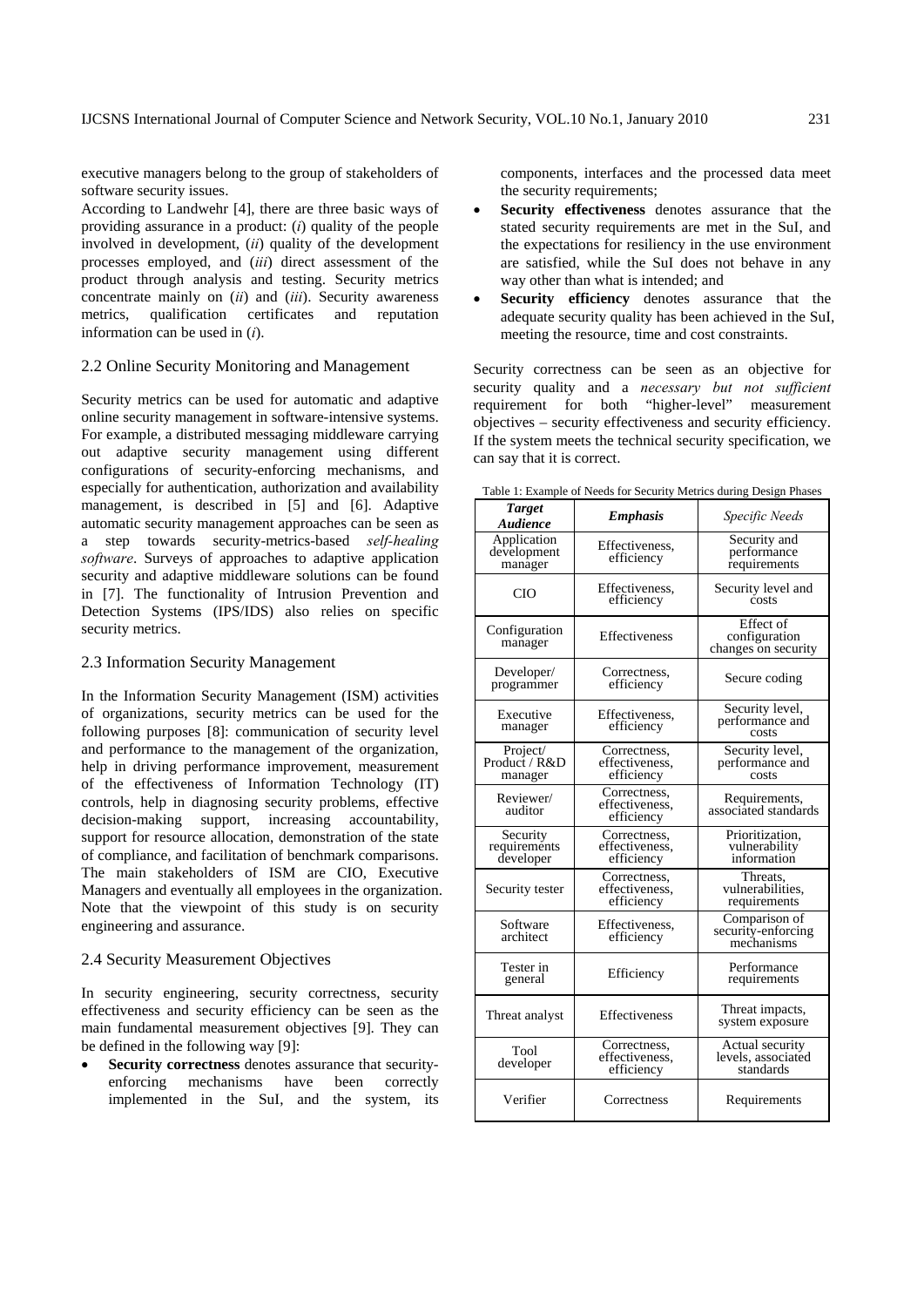Correctness is often discussed together with effectiveness. In some cases, it might be difficult to differentiate them. However, evaluation of effectiveness gauges the strength of the security-enforcing mechanisms to withstand attacks in carrying out their function. Effectiveness requires ascertaining how well the security-enforcing components tie together and work synergistically [10]. Security efficiency dimension can be used to justify the expenditure on security work. Especially effectiveness and efficiency are widely recognized objectives in the security community.

Table 1 shows examples of which security measurement objectives dominate in the needs of different stakeholders in R&D of software-intensive systems. Security effectiveness is the main security measurement objective.

# **3. Challenges of Security Metrics**

It is obvious that security metrics and the methods and tools to develop them are still immature. Therefore, in order to deduce feasibility criteria for security metrics, it is worthwhile to analyze the reasons behind the immaturity, as well as understand the criticism toward utilizing security metrics in general.

#### 3.1 Why Security Metrics are Immature

There are many reasons for the fact that security metrics are still underdeveloped. We divide the reasons into three categories: (*i*) "security in side role syndrome", (*ii*) infancy of security research field, and (*iii*) lack of suitable data.

Security engineering has been carried out in isolation of other system focus areas [11]; consequently, security has been considered as "add-on" property [12]. Part of this problem comes from the history of security engineering: previously, it has focused on high-assurance systems [11], and often exclusively on a single aspect of security [13], especially on confidentiality [11]. Therefore, softwareintensive system developers in general have not been involved [12]. Part of this "security in side role syndrome" is also that in some metrics approaches, security has been treated only as just another aspect of software quality [14], although security threats need active countermeasures and focus. In addition, software companies develop applications with only minimum attention paid to security before deploying them. The potential problems are often compensated with perimeter security solutions. Results from penetration testing, carried out on a strict time schedule, are often used as "metrics" [14], although it does not directly indicate the security level or performance, being highly dependent on test case libraries. Obviously,

more *holistic and complete* collections of security metrics are needed. Note that in general, software measurement techniques are not yet mature either [12], complicating software security assurance activities as well.

The general infancy of the security research field is also a challenge to security metrics development [12]. There is a dearth of understanding and insight into the composition of security dimensions [12] and required mechanisms [10]. In particular, the reliance on subjective, human and qualitative results is a challenge [10]. Because of this, modeling of system security, not to mention measuring it, is extremely difficult [12]. There is a lack of common and unambiguous notation to describe security, its different components, relationships [12], and a lack of good estimators of system security [10]. Organizational and technical security metrics have not been integrated to provide a comprehensive view [13]. Technical security metrics are the least developed and the most ad hoc [13]. In practice, security is often seen mostly as a reactive field, predominantly focused on responding to incidents. Epstein [15] argues that many current software security metrics either (*i*) have only a distant relationship to vulnerabilities, (*ii*) are retrospective, or (*iii*) have a tendency towards false positives. Obviously, security metrics should show enough *time-dependency* and should be *credible* and *controllable.*

Furthermore, information security, like risk, is a difficult area to measure because there is a lack of suitable incidents – it is practically impossible to measure objectively what might have happened if we had not improved our security mechanisms [16]. Metrics should be able to *show progression*, should *not be overly biased*, and should be as *objective* as possible. Means to obtain measurements are often protracted or delusive [10]. Measurement approaches should be *scalable*, *portable*, *non-intrusive*, *cost-effective* and should allow for *reproducibility of measurements*. There is also a lack of data on variables that can be shown to influence security risk [17]. Chapin and Akridge [18] point out that it has been a tradition to utilize whatever security metrics are available in reporting, demanding a more systematic approach. Rathbun [8] states that a common mistake is to produce a metric that answers a question nobody is asking, or a metric that does not specifically meet the needs of an interested user. Security metrics should be *meaningful*, *contextually specific* and they should *represent* real system characteristics.

Hauser and Katz [19] ask if it is always possible to compute any metrics for a given system. An empirical metric of an operational system is obviously much harder to collect than an analytical one, because the operational system will not always be available for benchmarking or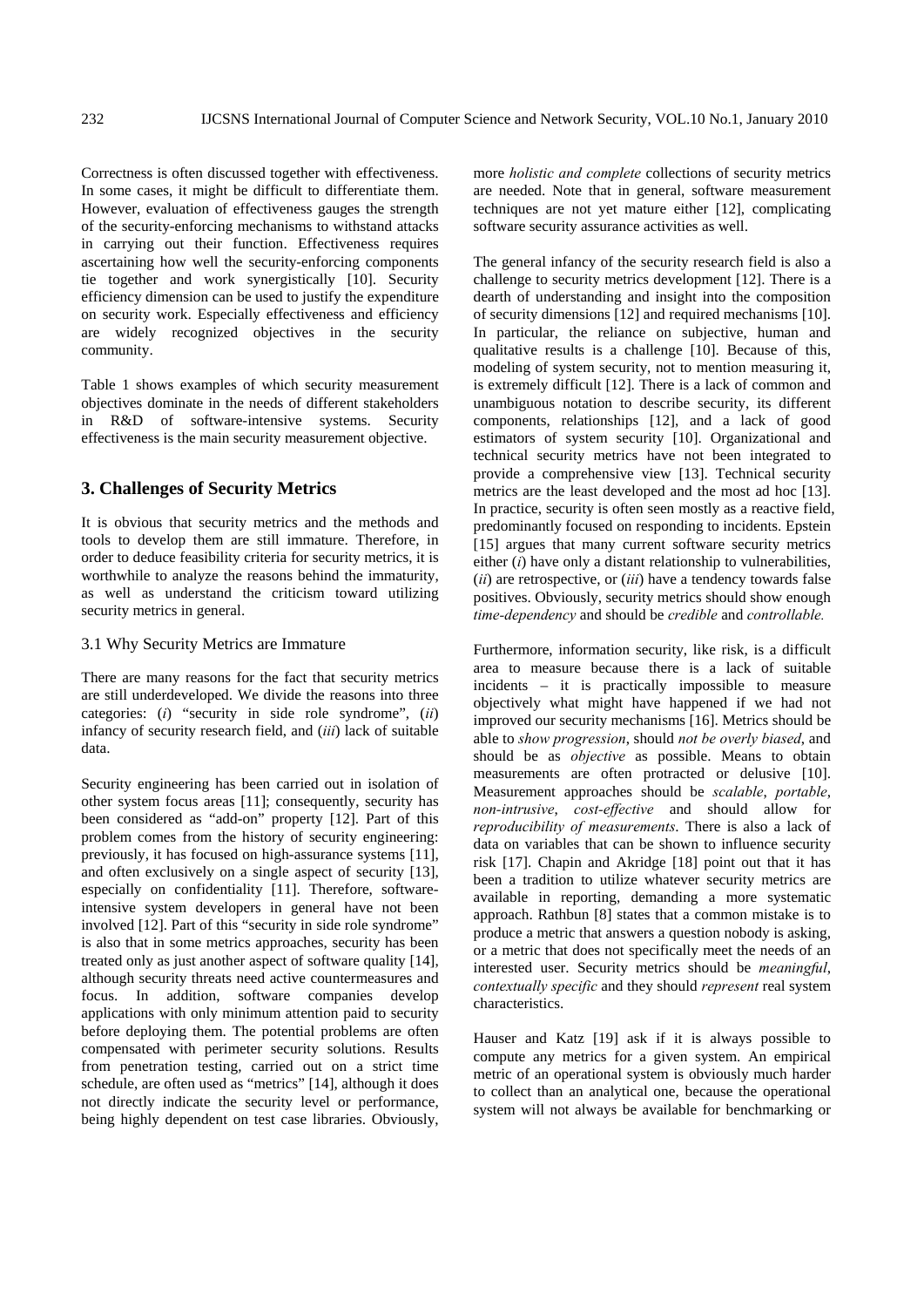the costs to conduct the measurement are much higher. However, good security metrics are also *attainable* and their target *measurable*. When developing security metrics, one should also *identify the missing metrics*, which are of substantial value to the users.

#### 3.2 Skepticism towards Security Metrics

The feasibility of using security metrics has been criticized in some contributions. It should be pointed out that this is normal for methods and tools still in the conceptual phase [20]. The skeptics consider the current state of the art of security so low that any attempt to measure it would not be possible [20]. Fortunately, criticism can also be of use, helping in the identification of the areas requiring improvement. Therefore, in order to establish good validation criteria for security, we investigate the skeptic's opinions too.

When developing security metrics, one has to be conscious of the fact that they simplify a complex sociotechnical system into models and further to numbers, percentages or partial orders. In other words, information is lost in the projection of the real world into the measurement results. McHugh [21] and McCallam [22] are skeptical of the side effects of such simplification and the lack of scientific results behind it. Today, practical considerations dominate security metrics research, and there has been a lack of scientific interest [23], explaining also the lack of proposal scientific frameworks in general. McHugh opposes the use of security metrics to reflect effectiveness of information security management. McCallam is skeptical about numerical values as a representation of security. In order to avoid these problems, security metrics should be *correct*, *controllable*, and should have *enough granularity* to incorporate the needed information.

Bellovin [24] remarks that developing security metrics is difficult, if not infeasible, because an attacker's effort is often linear, whereas exponential security work is needed. In [25] he stipulates for (*i*) mechanisms to make software less brittle, (*ii*) self-healing software, and (*iii*) science of composition that gives more than linear increase in security strength. He claims that until we have reached at least one of these requirements, we will not be able to establish useful security metrics. Utilizing security metrics in an adaptive security system, we actually make a step toward self-healing software.



Fig. 1 A visualization of security measurements and a reaction to them.

There is no such thing as perfect security. Another source of security metrics challenges is that luck plays a major role [26], especially in the weakest links of information security solutions. This problem cannot be easily solved, but it can be mitigated by complete and prioritized security metrics collections.

## 3.3 Limits of Security Metrics

All metrics have limitations, not only security metrics. Metrics are being developed to be able to make justified statements about reality, which is not measurable in its entirety. Consequently, every metric is a simplification: it has a much lower information dimensionality than reality. However, there are means to improve the real-world solutions [27] based on the information offered by the measured data. The used measurement approach is very effective if the appropriate reaction is the result. Fig. 1 illustrates this. The illustration (a) represents the security objectives of the SuI, (b) the security measurement results from the real system, and (c) the desired reaction to the measurement results. Note that the actual security measurement results give only a rough estimate of the reality. However, with to a well-designed decision-making algorithm, the appropriate reaction is enforced, leading to meeting the objectives.



Fig. 2 Security metrics-driven decisions cause the actual security level to approach asymptotically the required security level.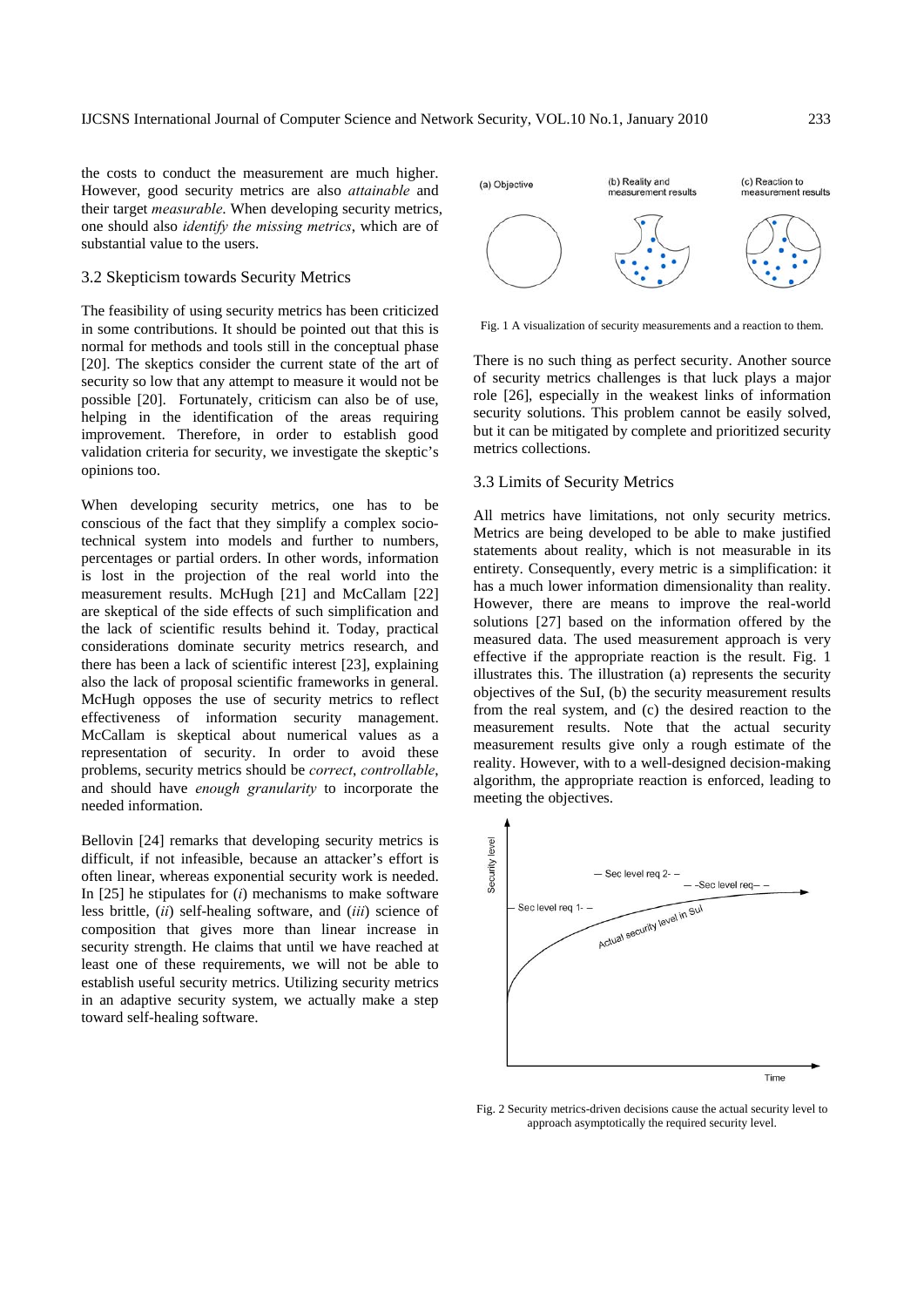Security metrics should be considered as security indicators, allowing for an increase of the security level, rather than as a means for absolute quantification of security correctness, effectiveness or efficiency. The security requirements that set the reference level to the metrics can change dynamically. See Fig. 2 for a visualization of reactions based on security metrics. The visualization captures the benefits of security measurement, yet showing the impossibility of absolute measurement. In practice, the security requirement level is not absolute, nor it is stable, and the actual security level is asymptotically approaching it, with the help of security metrics.

Table 2: Summary of Desired Characteristics for Security Metrics

| FL             | Characteristic                                          | Reference                                                                                                                                  |
|----------------|---------------------------------------------------------|--------------------------------------------------------------------------------------------------------------------------------------------|
| 0              | Correctness                                             | Williams and Jelen [28]                                                                                                                    |
| $\Omega$       | Granularity                                             | Böhme and Freiling [29]                                                                                                                    |
| $\Omega$       | Objectivity and<br>unbiasedness                         | Schechter [17],<br>Atzeni and Lioy [30]                                                                                                    |
| $\Omega$       | Controllability                                         | Williams and Jelen [28]                                                                                                                    |
| $\Omega$       | Time-dependability                                      | Jelen [31], Kanoun et al.<br>[32], Henning <i>et al.</i> [33]                                                                              |
| $\Omega$       | Comparability                                           | Not found elsewhere                                                                                                                        |
| 1              | Measurability                                           | Rathbun [8], Williams and<br>Jelen [28], Jelen [31], Jaquith<br>I341                                                                       |
| 1              | Attainability,<br>availability,<br>easiness             | Böhme and Freiling [29],<br>Atzeni and Lioy [30], Jelen<br>[31                                                                             |
| 1              | Reproducibility,<br>repeatability, scale<br>reliability | Schechter [17],<br>Williams and Jelen [28],<br>Böhme and Freiling<br>[29], Atzeni and Lioy [30].<br>Jelen [31], Henning <i>et al.</i> [33] |
| 1              | Cost effectiveness                                      | Rathbun [8], Böhme and<br>Freiling [29], Kanoun et al.<br>[32], Henning et al. [33],<br>Jaquith [34]                                       |
| 1              | Scalability,<br>portability                             | Williams and Jelen [28],<br>Kanoun <i>et al.</i> [32]                                                                                      |
| 1              | Non-intrusiveness                                       | Kanoun et al. [32]                                                                                                                         |
| 2              | Meaningfulness                                          | Rathbun [8], Schechter [17],<br>Henning et al.[33]                                                                                         |
| $\overline{2}$ | <b>Effectiveness</b>                                    | Williams and Jelen [28]                                                                                                                    |
| 2              | Efficiency                                              | Williams and Jelen [28]                                                                                                                    |
| 2              | Representativeness<br>and contextual<br>specificity     | Rathbun [8], Jelen [31],<br>Kanoun et al. [32], Henning<br>et al. [33], Jaquith [34]                                                       |
| $\overline{c}$ | Clarity and<br>succinctness                             | Atzeni and Lioy [30]                                                                                                                       |
| 2              | Ability to show<br>progression                          | Schechter [17]                                                                                                                             |
|                | Completeness                                            | Williams and Jelen [28]                                                                                                                    |

Those pursuing the development of security metrics should think of themselves as pioneers and be prepared to adjust strategies as experience dictates [35]. Sanders states that the challenge for security metrics is to "create a scientific foundation, methods and tools for quantitative assessment of security metrics that can be applied to largescale information-community technology systems throughout their lifecycle" [13]. According to Jansen [10], quick resolution in security metrics is not expected and the likelihood is that not all aspects of the problem are resolvable. As a conclusion, yet having some limitations, security metrics can be used to increase the actual security level and performance in practical systems.

# **4. Goodness Criteria for Security Metrics from Related Work**

Here we discuss the results of a literature survey aiming to identify the most important feasibility properties of security metrics. There are several contributions that propose properties for "good" security metrics; see a summary of them in Table 2. The summary is presented according to the Feasibility Level (FL) classification introduced in Section 5. According to Jelen [31], metrics should be "SMART", i.e. Specific, Measurable, Attainable, Repeatable and Time-dependent. Payne [35] states that truly useful metrics indicate the degree to which security goals are being met, calling out for the feasibility validation assessment results.

According to our knowledge, there are no pre-existing security metrics feasibility validation approaches available. Böhme and Reussner discuss validation of analytical metrics in general in [27]. They define three validation levels for prediction models. This level approach has inspired our three-level feasibility validation approach for security metrics. The Dependability Benchmarking (DBench) project introduces a collection of dependability benchmark validation criteria in [32]. Their criteria focus on the measurement approaches rather than metrics themselves.

# **5. Proposed Security Metrics Feasibility Validation Approach**

For the purposes of this study, we define feasibility of security metrics to mean the technical, economic, and operational credibility, applicability and sufficiency of security metrics, when utilized by the practical measurement approach(es) for the purposes of their final use. We propose 18 generic feasibility validation criteria and an associated feasibility validation process for security metrics. The criteria are classified into three different feasibility levels, each of them incorporating 6 feasibility criteria. This  $3 \times 6$  matrix of criteria is based on the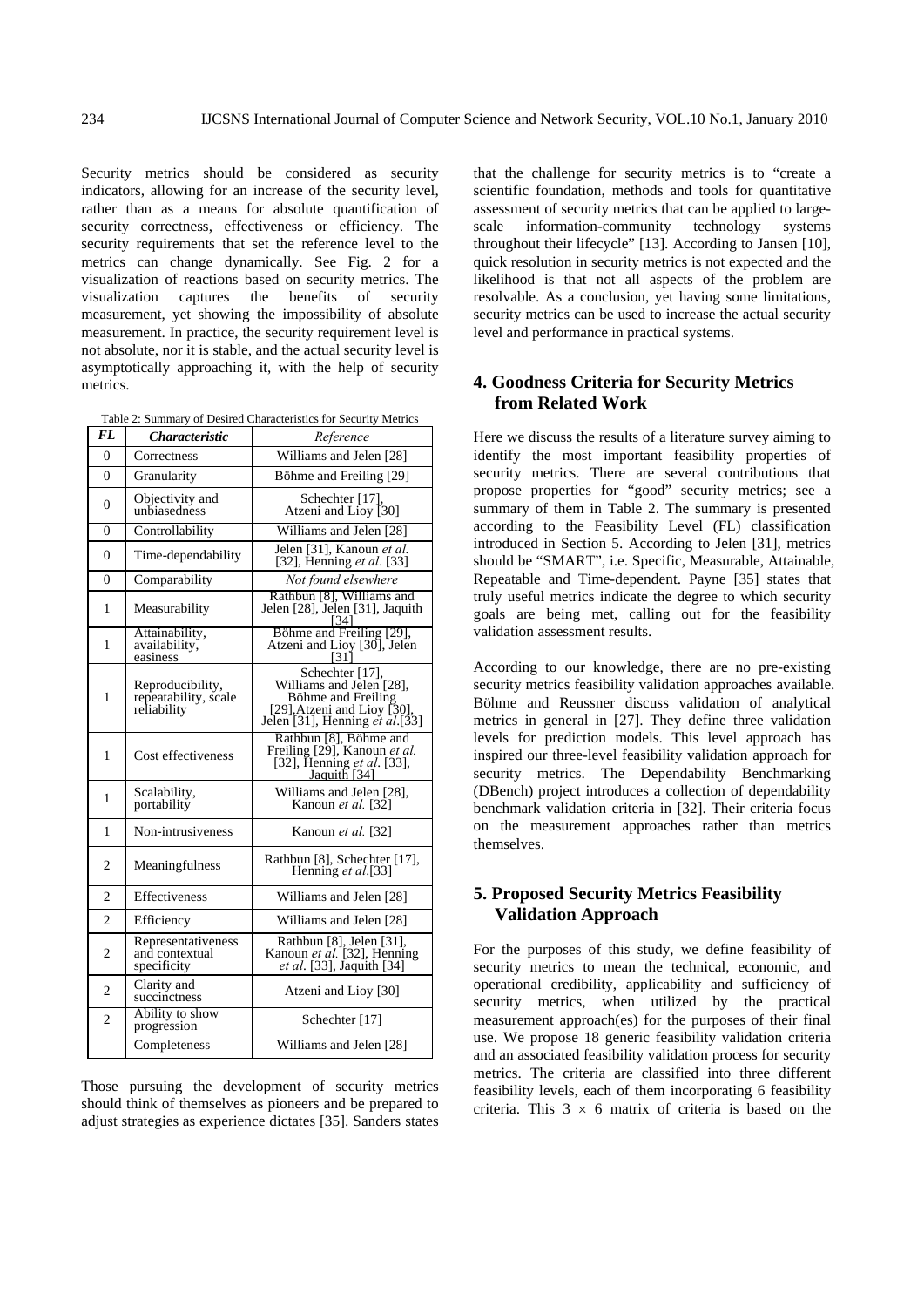security metrics needs, challenges and good properties analysis previously presented. Evaluation of the metrics and the SuI by themselves does not give a sufficient picture of the feasibility of them in different use cases. Therefore, we consider feasibility of security metrics also from the point of view of the measurement approach and the use of them.



Fig. 3 Entities that are part of the feasibility validation approach.

Fig. 3 represents the main entities needed for feasibility validation: SuI, measurement approach, use of metrics and the actual metrics collection under validation. SuI is the target of the measurement, a system in its use environment. Measurement approach includes the means for gathering and managing measurement data (e.g. monitoring tool), as required by the security metrics. By "use of metrics" we denote all associated decision-making activities carried out using the measurement approaches to obtain security evidence from the system, with the help of the metrics. In the following, we denote security metrics under validation by  $\mu_V \in M_V$ , the utilized measurement approach by  $\alpha_u \in$ *Aμ*, and the use of the metrics and measurement approach by  $u_{\mu} \in U_{\mu}$ , where  $M_V$  is the total collection of security metrics under validation,  $A_\mu$  is the collection of measurement approaches utilizing  $M_V$ , and  $U_\mu$  is the associated collection of all use scenarios specified for the SuI.

Böhme and Reussner distinguish three levels of validation for prediction models in [27]: metric, applicability and benefit validation of security metrics. We apply their approach to the feasibility validation, identifying the following Feasibility Levels (FL), where FL 0 represents the basic level and FL 2 the highest level of feasibility:

- FL 0: **Credibility** of  $\mu_V$ , used in all associated  $\alpha_u \in A_u$ , for the purposes of all  $u_{\mu} \in U_{\mu}$ ;
- **FL** 1: **Applicability** of  $\mu_V$  to all associated  $\alpha_u \in A_u$ ; and
- FL 2: **Sufficiency** of  $\mu_V$ , used in all associated  $\alpha_u \in A_u$ , for the purposes of all  $u_u \in U_u$ .

FL 0 is a necessary but not sufficient requirement for FL 1, and FL 1 is a necessary but not sufficient requirement for FL 2. The feasibility validation process addresses FL  $0 - 2$ for each metric, and **completeness** of the security metrics collection.

#### 5.1 Feasibility Level 0 – Credibility

Credibility of security metrics means that they meet the basic validity requirements of metrics in their use environment. The following properties constitute the credibility of security metrics:

- 1. **Correctness**. The metrics should be correctly implemented and error-free w.r.t. to their *specification*;
- 2. **Granularity** means that the metrics allow to distinguish at an adequate level the measurement results that differ from each other;
- 3. **Objectivity and unbiasedness**. Objectivity means that the measurement results should not be influenced by the measurer's will, beliefs or actual feeling [30]. Moreover, unbiasedness means that the results are not influenced by any bias. Absolute objectivity and unbiasedness are impossible to achieve. However, they should be maximized when designing metrics;
- 4. **Controllability**. The metrics should be controllable, i.e., they should be kept within the defined limits, or the measurement window;
- 5. **Time-dependability**. The time-dependent behavior of security metrics can be leading, coincident or lagging [10]. Time-dependability of the metrics should be part of their specification. Different timing categories should not be mixed without proper prediction models or heuristics [9]; and
- 6. **Comparability.** Metrics should support comparison of the targets that they represent. Comparison is often needed in making improvement decisions.
- 5.2 Feasibility Level 1 Applicability

Applicability of security metrics and the measurement approaches utilizing them to the final use environment is crucial. Metrics should be designed "hand-in-hand" with the measurement approach: metrics cannot be utilized without measurements, and measurements are useless without interpretation of them using metrics. The following properties of measurement approaches are important for their applicability to the use. The security metrics should support the properties:

1. **Measurability** means that the metrics should be capable of having dimensions, quantity or capacity ascertained [28] in their measurement approaches. Consistent measurability of the parameters included in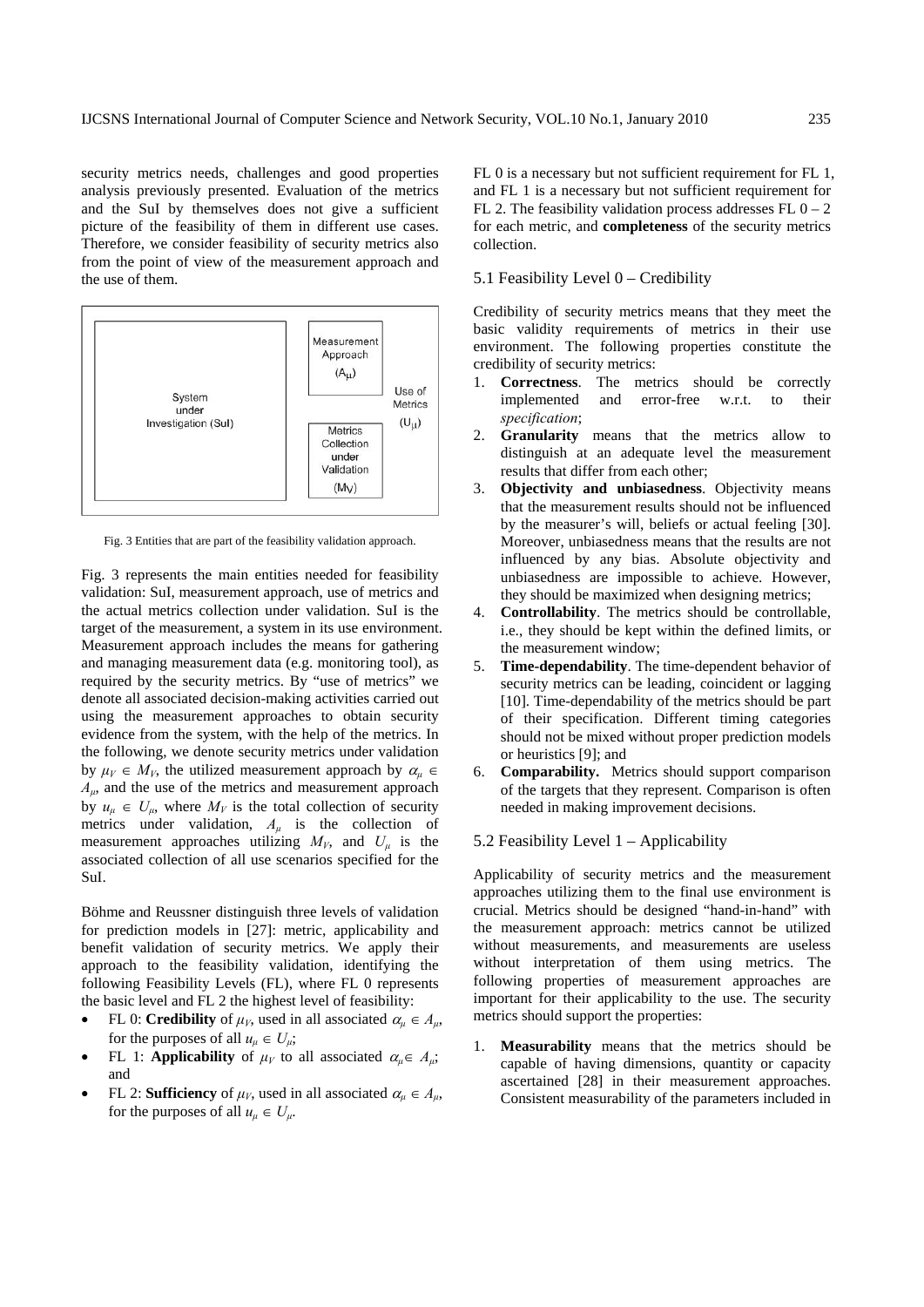the security metrics is a core criteria for the applicability:

- 2. **Attainability, availability and easiness** of the measurement parameters of the metrics. Attainability means that measurement results can be achieved from the SuI, and availability implies here that they are in general available. Furthermore, easiness here refers to the easiness of achieving the measurement results. At times, the data readily available from the measurement approach can greatly affect the actual security metrics collection. Rathbun [8] reminds that producing an inventory of available data sources can be used to dictate which metrics are produced;
- 3. **Reproducibility, repeatability and scale reliability**. Reproducibility and repeatability designate that if a measurement is repeated in the same context, with exactly the same conditions, the same measurement result is returned [30]. Scale reliability refers to the reproducibility of the measurement by different persons. Reproducibility, repeatability and scale reliability enable statistical investigation;
- 4. **Cost effectiveness**. Measurements should be cheap to gather and the measurement approaches utilizing the metrics should be cost effective;
- 5. **Scalability and portability** of the measurement approach. Scalability means that the measurement approaches and the associated metrics should be applicable to SuIs of different sizes. Portability refers to the applicability of the measurement approaches and the associated metrics to various target systems [32]; and
- 6. **Non-intrusiveness** of the measurement approach. The measurement approach should not cause harm to the normal operation of the measurement target system, should require only minimum changes to the target system, and should not affect the measurement results.

Note that at the FL 1, the criteria concern mainly the properties of the measurement approaches, and the role of security metrics here is that it should support the criteria.

# 5.3 Feasibility Level 2 – Sufficiency

Sufficiency of security metrics means that they are able to represent the real-world security issues they are expected to, at an adequate level, as required by the measurement use scenarios. In addition, sufficiency criteria concern the benefits of the metrics to the users. The following properties are important for the sufficiency of the security metrics:

1. **Meaningfulness** denotes that the metrics should be relevant and should respond to the needs. They should address one of the main security measurement objective dimensions: security correctness,

effectiveness and efficiency [9]. It is easy to define metrics, but much harder to find meaningful ones  $[29]$ :

- 2. **Effectiveness** of the metrics indicates that the expectations for the metrics' sufficiency in the final use environment are satisfied while they do not behave in any way other than what is intended; and
- 3. **Efficiency** of metrics signals that the adequate requirements of the metrics are achieved with consuming only minimal undesired effort and time for metrics and measurements;
- 4. **Representativeness and contextual specificity** of the metrics mean how well the metrics correspond to the real system characteristics in SuI in a contextually focused way. Although the contextual specificity and representativeness of security metrics increase clarity, note that according to Epstein [15], it can be better to gather as many security metrics as you can and then decide which of them make sense, rather than argue about which metrics make sense to collect;
- 5. **Clarity and succinctness** of the security metrics are especially important if they are used for human audience. Succinctness refers to that only important parameters are considered [30]. Clear formulization of metrics to be used in automatic computations is also important, reducing the possibility of errors;
- 6. **Ability to show progression** is important when using security metrics to demonstrate the security level and performance of the SuI. Illustrating the progression by means effect of corrective security actions is one *raison d'être* of security metrics.

In order to investigate the needs for security metrics for human audience, the users and other stakeholders can be interviewed, learning what evidence is important to them, and then devise a way to produce that information [8].

The feasibility criteria presented above are generic. In addition, there can be security metrics properties that depend heavily on the actual use of the metrics. If *usedependent* properties are seen important, they should be part of the feasibility validation process. Examples of usedependent requirements for security metrics are:

- Comparison capability against a specific standard,
- Automation of use, and
- Widely used standardized approach.

Note that standards often direct one toward producing more subjective measurements; not for assessing security effectiveness [8].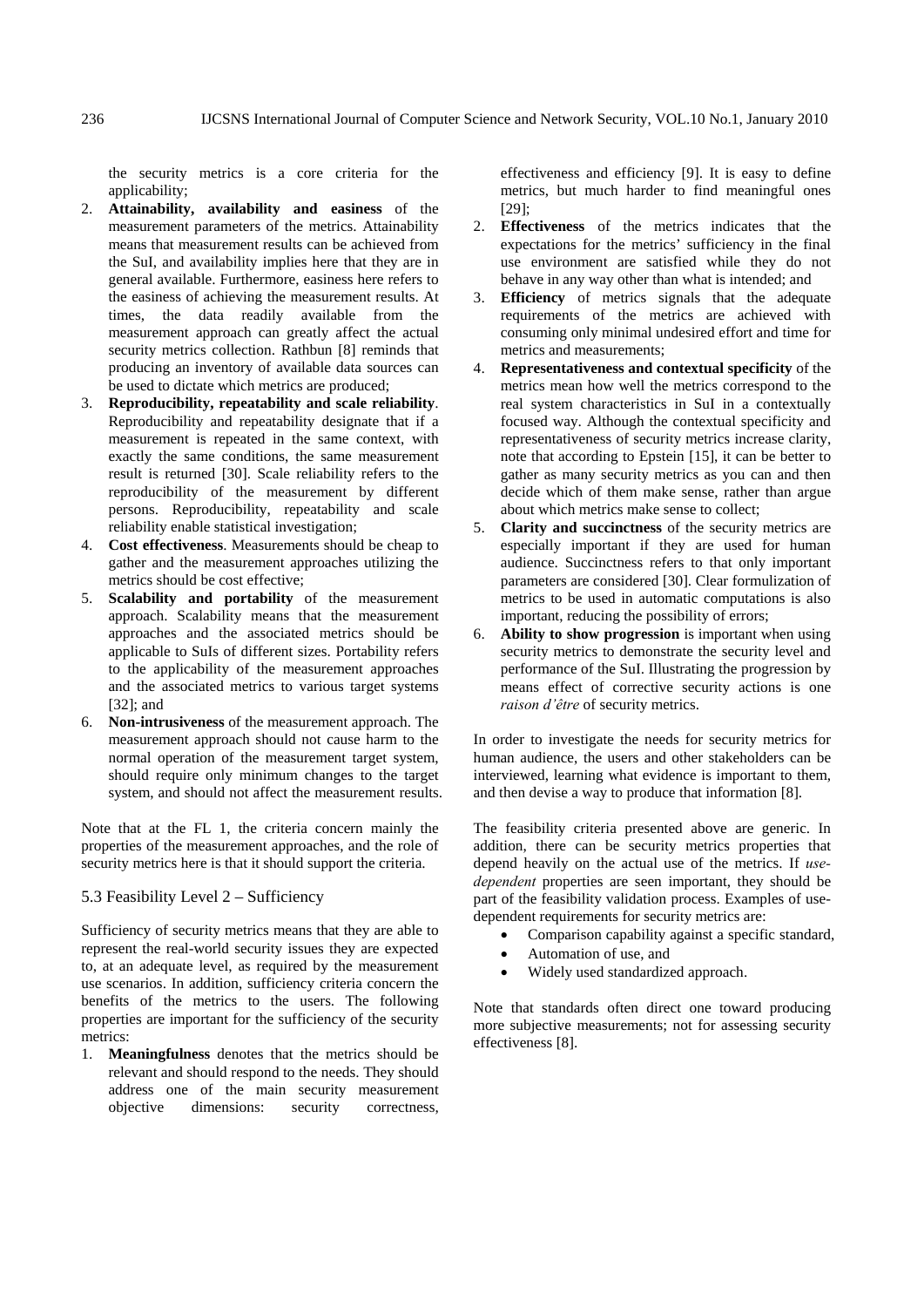#### 5.4 Feasibility Validation Process

We propose the following feasibility validation process for security metrics:

1. **Prioritize every criterion** in FL 0, FL 1 and FL 2 based on security requirements of the SuI. If there are important specific *use-dependent* criteria, make changes to the criteria accordingly. Assign weight values  $w_{xy}$ ,  $0 \leq w_{xy} \leq 1$ , to the criteria according to the prioritization. To obtain the weight values, multiply "raw" weight values by confidence estimates:

$$
w_{xy} = \theta_{xy} \cdot w_{xy}^{\prime}, \qquad (1)
$$

where  $w_{xy}$  is the final weight,  $\theta_{xy}$ ,  $0 \le \theta_{xy} \le 1$  the confidence on that weight, and  $w_{xy}$ <sup>'</sup>,  $0 \leq w_{xy}$ <sup>'</sup>  $\leq 1$  the raw weight prior to confidence multiplication of the *y*<sup>th</sup> criteria in FL *x*. In the following matrix  $W_{\mu}$ , the weight of the *y*th criteria of FL *x* is represented by  $w_{xy}$ :

$$
W_{\mu} = \begin{bmatrix} w_{01} & w_{02} & w_{03} & w_{04} & w_{05} & w_{06} \\ w_{11} & w_{12} & w_{13} & w_{14} & w_{15} & w_{16} \\ w_{21} & w_{22} & w_{23} & w_{24} & w_{25} & w_{26} \end{bmatrix};
$$
 (2)

- 2. For every  $\mu_V \in M_V$  utilized by all  $\alpha_u \in A_u$ , for the purposes of all  $u_{\mu} \in U_{\mu}$  carry out the following:
	- a. **Assess the credibility** of  $\mu_V$ . Aggregate the assessment results using a weighted sum based on the weight assignment of Step 1. Credibility  $C_\mu$  ( $0 \le C_\mu \le 10$ ) of  $\mu_V$  is:

$$
C_{\mu} = \frac{1}{6} \sum_{y=1}^{6} w_{0y} \cdot c_{0y},
$$
 (3)

where  $c_{0y}$  ( $0 \le c_{0y} \le 10$ ) represents the credibility according to *y*th criteria of FL 0 and  $w_{0y}$  its weight. If the aggregated credibility and all its subcomponents are at an adequate level, requirements for FL 0 are met;

b. **Assess the applicability** of  $\mu_V$ . Aggregate the assessment results using a weighted sum. Applicability  $APP_\mu$  ( $0 \leq APP_\mu \leq 10$ ) of  $\mu_V$  is the following:

$$
APP_{\mu} = \frac{1}{6} \sum_{y=1}^{6} w_{1y} \cdot c_{1y},
$$
 (4)

where  $c_{1y}$  (0  $\leq c_{1y} \leq 10$ ) represents the applicability according to *y*th criteria of FL 1 and  $w_{1v}$  its weight. If the applicability and all its subcomponents are at an adequate level, requirements for FL 1 are met; and

c. **Assess the sufficiency** of *μV*. Aggregate the assessment results using a weighted sum based on the weight assignment of Step 1. Sufficiency  $S_\mu$  ( $0 \leq S_\mu \leq 10$ ) of  $\mu_V$  is the following:

$$
S_{\mu} = \frac{1}{6} \sum_{y=1}^{6} w_{2y} \cdot c_{2y},
$$
 (5)

where  $c_{2y}$  ( $0 \le c_{2y} \le 10$ ) represents the sufficiency according to *y*th criteria of FL 2 and  $w_{2y}$  its weight. If the sufficiency and all its subcomponents are at an adequate level, requirements for FL 2 are met;

- **Assess the completeness**  $CO$  ( $0 \le CO \le 10$ ) of the security metrics collection  $M_V$  from the point of view of security requirements. It is desirable to develop a security metrics framework in a way that it is as complete as possible [12], within the time and resource constraints. Identify gaps, i.e. lack of metrics, which are of substantial value to the metrics use; and
- 4. **Gather and interpret results** from the feasibility validation assessment. The outputs of this assessment are the  $C_{\mu}$ ,  $APP_{\mu}$  and  $S_{\mu}$  assessment results of each  $\mu_V$  $\in$  *M<sub>V</sub>*, the *CO* results and identification of the missing metrics which are of substantial value to the metrics use.

A feasibility validation plan supports the success of the process. If there are different possibilities to obtain the same security evidence, the most feasible metrics to offer the evidence should be used. If the feasibility of the metrics is the same, the ones most easily within reach should be selected, as suggested in [8].

Feasibility validation of security metric(s) is typically carried out as a stage in the used security metrics development process. In our earlier work [6][9], we have proposed the following process:

- 1. Carry out a threat and vulnerability analysis,
- 2. If applicable, utilize the available taxonomical or ontological information,
- 3. Define the security requirements and carry out modeling (if applicable),
- 4. Decompose the requirements and/or design,
- 5. Develop the measurement architecture, the mechanisms to gather the required measurement data from the SuI,
- 6. Carry out a feasibility analysis, and
- 7. Develop a balanced and detailed collection of security metrics.

Security metrics feasibility validation (Stage 6) offers input to Stage 7 of the security metrics development process.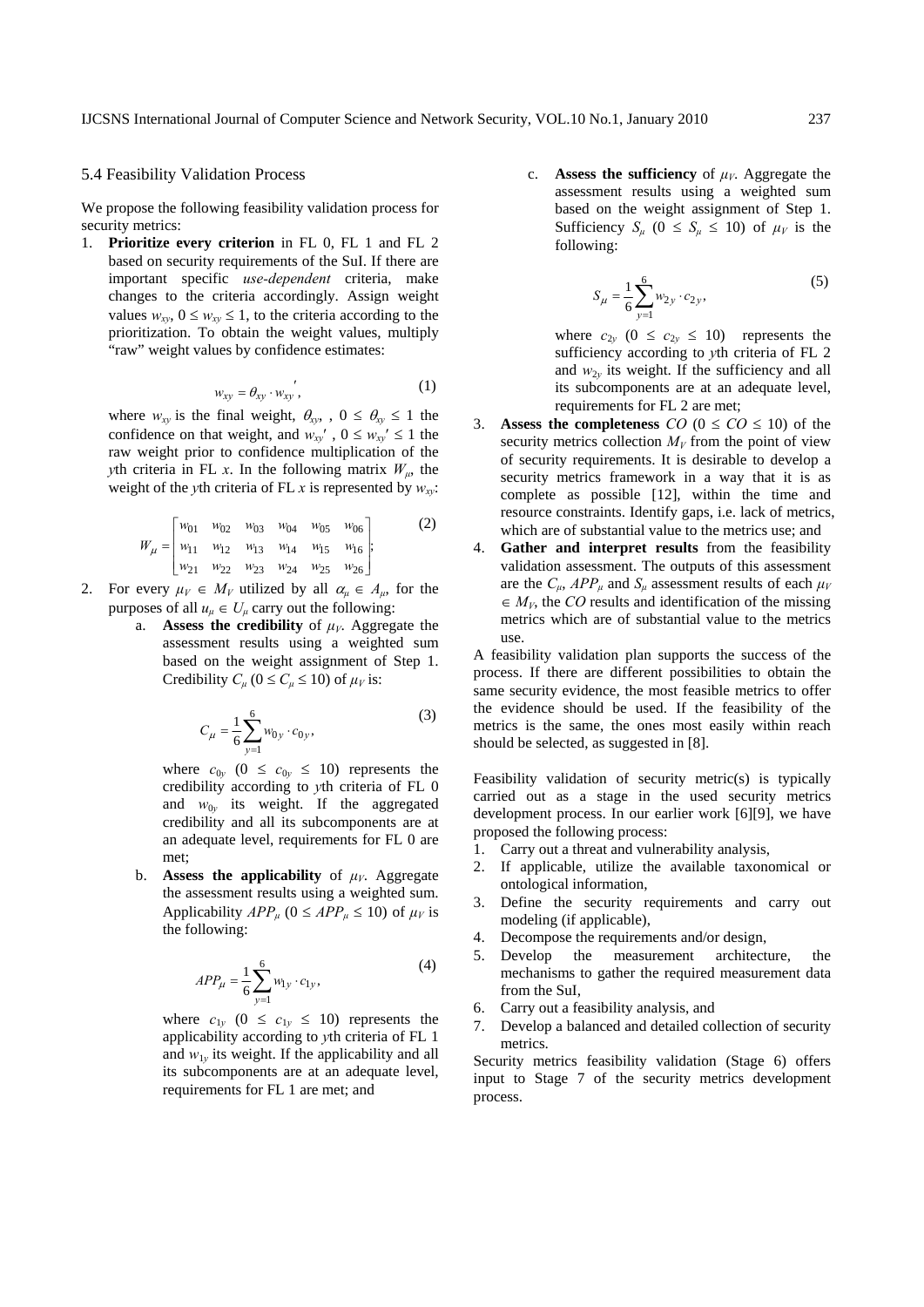#### 5.5 What is Adequate Level?

In the above security metrics feasibility validation process, it is required that the credibility, applicability and sufficiency of them are at an *adequate level.* This term allows a lot of freedom, which in turn, is needed in such a challenging task as security metrics development. As security metrics exist only to provide decision support, the most important consideration in the assessment of "adequate level" is that the correct decisions can be made based on the data that the metrics produce. Obviously, this approach requires feedback from the decision-making, evaluation of right and wrong decisions w.r.t. the measured data. The feedback is often difficult to be arranged in practical systems. Fortunately, decisionmaking can be simulated before taking the metrics into operational use. First and foremost, we should be able to avoid *unintended consequences* that poorly designed security metrics use can cause. Especially, organizational security metrics can affect decisions even if those decisions inadvertently sacrifice long-term benefits [19]. At worst security metrics can give a false impression of security that leads to inefficient or unsafe implementation of security measures [15].

We would like to especially emphasize the following. Even though the criteria of our approach are all important, they can yet be all very difficult to achieve for such a complex property as security. Therefore, one should take into account these difficulties when defining the adequate levels of different metrics criteria and requirements.

Note that the previous usage of metrics affects what will be required from them in the future. Since rational decision-makers are very inventive to achieve a favorable measurement, metrics can start to lose their role, they can "wear out" [27]. In this case, needs for the "adequate level" of credibility, applicability and sufficiency decrease. At least for a short time, correct decisions can be made even if the metrics are not at an "adequate level". However, in the long run, the "adequate level" should be analyzed and updated as a requirement. "Worn-out" metrics should be replaced by those with more benefits.

# **6. Discussion**

In this study, we have investigated what is the recipe for "good" security metrics. An experimental analysis on this subject is not possible since the state of the art in developing security metrics is still in its early stages, and very little experience in utilizing them in practical systems is available. In other words, the introduced feasibility validation approach cannot be justified experimentally due to the lack of data. Widely-accepted approaches for measuring security are needed, but do not yet exist. Security metrics and measurements should make a move from ad hoc practices to a more systematic process that is capable of responding to constantly changing threats and business demands [9].

The proposed collection of security metrics feasibility criteria relies on the "adequate level" of requirements. Obviously, to better define what is "adequate", more experience is needed from utilizing the metrics in practice. The "adequate level" should be dependent on the ability of the decision-making to carry out the right decisions based on the security metrics.

We have highlighted some challenges of security metrics and investigated criticism towards them. This has offered valuable feasibility improvement information for the development of security metrics. According to our analysis, security metrics are useful, especially if they are seen as a means to offer appropriate evidence for decisionmaking. It is important to understand that security metrics cannot be used to measure security as a whole, i.e as a universal property. Security solutions are developed based on security requirements that set the desired reference level for security metrics as well. Even though the introduced approach is not complete, lacking thorough experimental validation results, we think that this study is an important step toward developing feasible security metrics, introducing the initial feasibility validation criteria and associated process for security metrics. The basis of the selected criteria is justified by the properties suggested in the literature, the challenge and the criticism analysis.

# **7. Conclusions and Future Work**

We have introduced a novel security metrics feasibility validation approach consisting of validation criteria and an associated validation process. The feasibility criteria are classified into three feasibility levels, which incorporate six criteria each. The feasibility levels emphasize the credibility of security metrics, their applicability to be utilized together with the measurement approach, and the sufficiency of them for their intended use. The used measurement approaches and the final use of the security metrics under validation are taken into account in the criteria. The introduced approach is justified by the "good" security metrics properties suggested in the related work and need, challenge and criticism analysis. The approach is suitable for all kinds of security metrics development, but is probably most valuable to be used in connection with R&D and operational security metrics development for software-intensive systems.